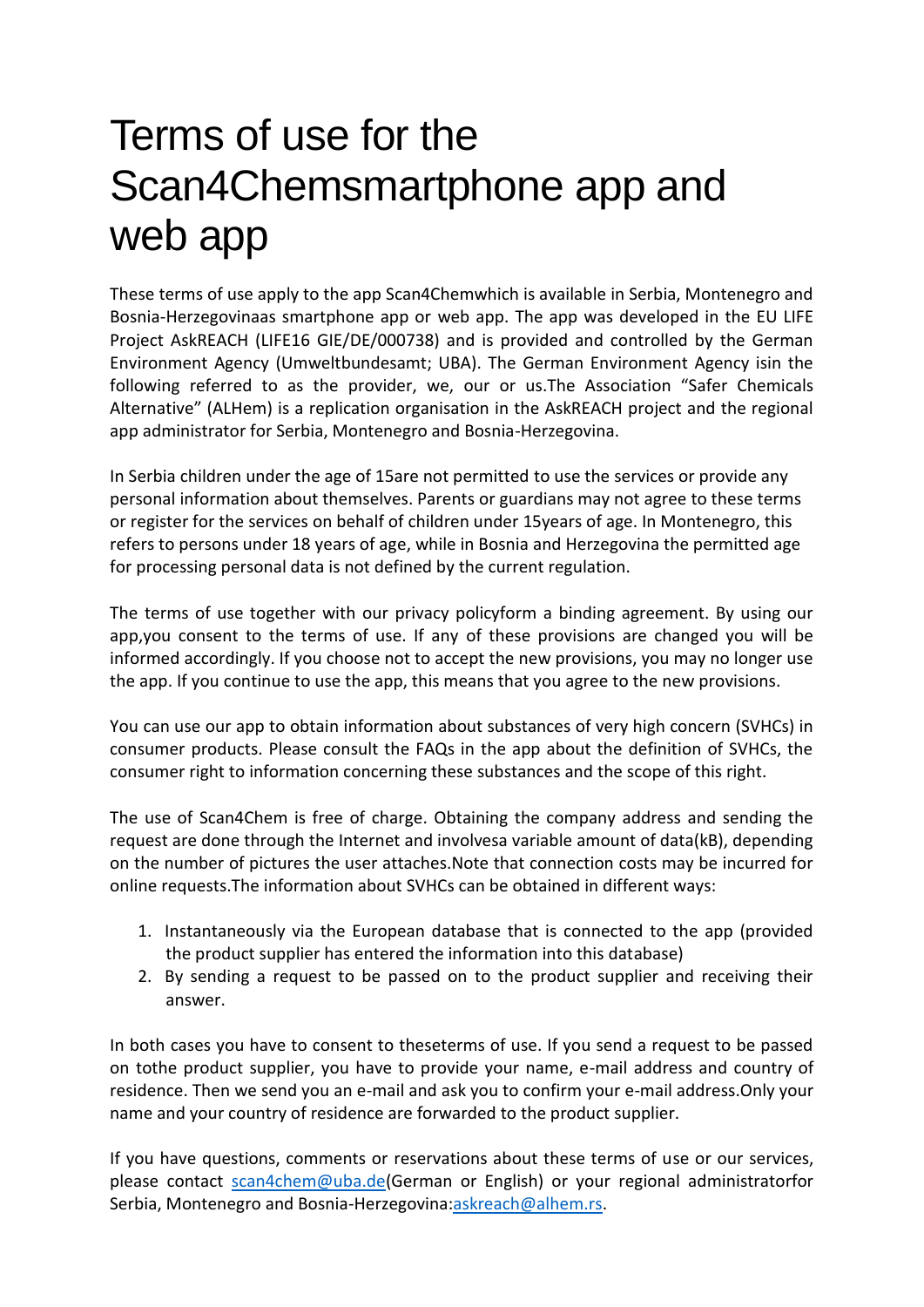#### 1. What do you have to consider when you upload information to the services?

If a product is not yet in our system database, you may provide product name and brand/company name and upload a photo ofthe product to the database during the request creation process. This information is then marked as crowdsourced information and shown to other app users so that they can identify the products they have just scanned. You can also submit an e-mail address of a product supplier if there is no e-mail address in our address list yet.The e-mail address is checked and, if correct and not a personalised e-mail address, it is included in our address list so that other app users can use it for their requests. In addition, you can add a personal comment to the request that is sent to the product supplier.

You agree not to enter or upload contents or user contributions that infringe the law, including the rights of others. Contents, contributions or comments shall not beharmful, fraudulent, deceptive, threatening, harassing, defamatory, obscene or otherwise objectionable. Photos should show exclusively the consumer product in question, with no persons, vehicle registration numbers, items that suggest the shop in which the photo was made, etc. No copyrighted pictures may be used. Any violation of any of the foregoing will terminate your right to use or access the services.

The provider is entitled to use, edit and exploit the contents at any time and to transfer them to third parties. This includes in particular the right of reproduction, the right of distribution and the right of public reproduction, in particular the right of public accessibility. The user waives any copyright. This provision does not affect the user's right to grant third parties rights to content under certain licencing models.

Finally, you allow the provider to make changes to your user submissions in order to customise and adapt them to the technical requirements of connection networks, devices, services or media when performing the necessary technical steps to provide the services to our users (including you)

We also reserve the right,at our sole discretion and without notice,to remove content from the services at any time and for any reason (including, but not limited toclaims by third parties that the content you have contributed violates these terms).

#### 2. Further obligations of the user

The app user must refrain from any activity that is likely to impair and/or overload the operation of the services or the technical infrastructure behind them.

Should the use of the services or their functionalities be disrupted, the user shall immediately inform the provider or the regional app administrator of this disruption. The same shall apply if the user obtains information about content published by third parties which obviously violates applicable law or the rights of third parties.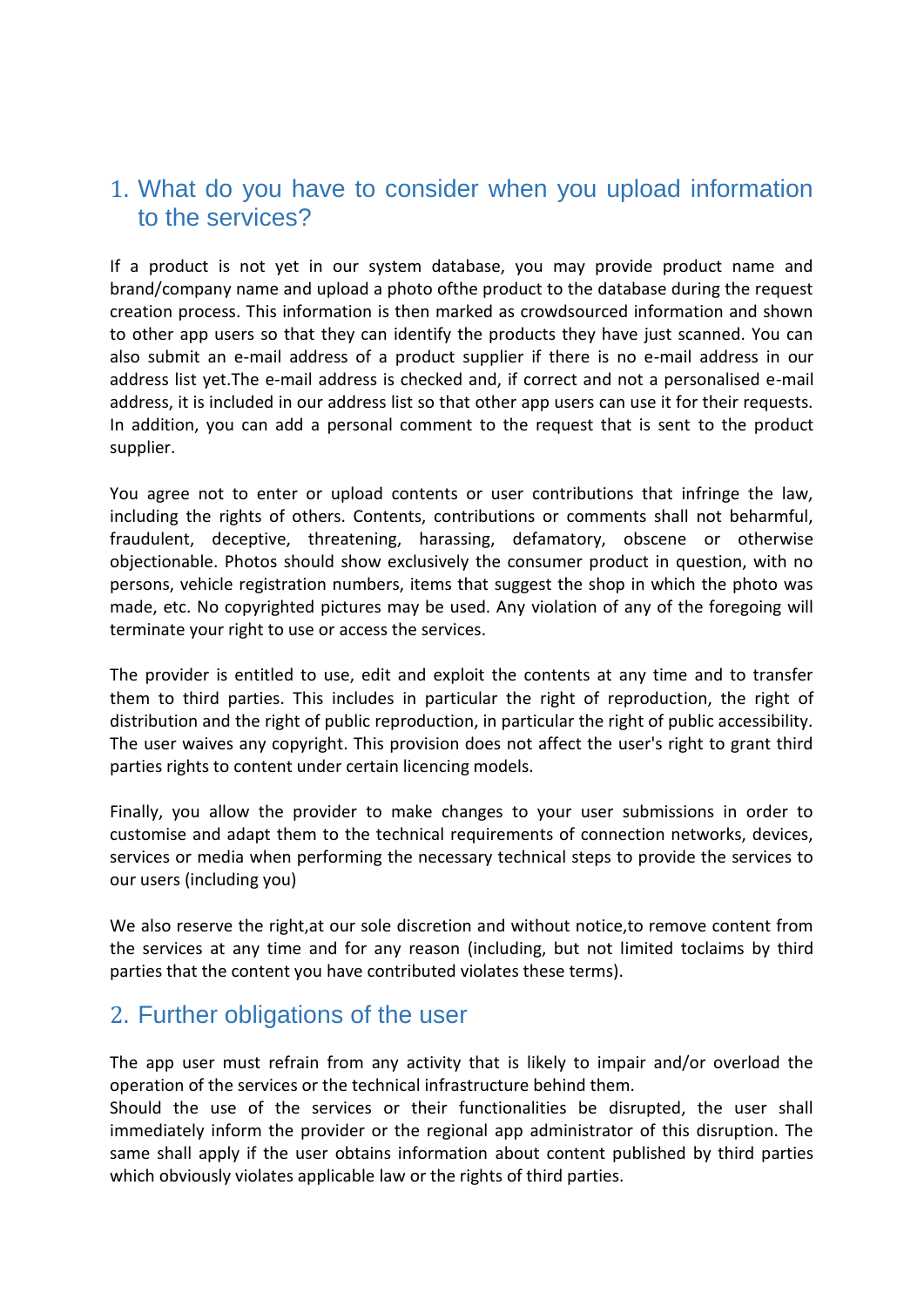# 3. Who is responsible for information uploaded/transmitted by theapp user or the product supplier?

Any information or contents published or transmitted through the services by product suppliers or app users is the sole responsibility of the person from whom such contents originate. We accept no responsibility for the correctness of information given by product suppliers. Any opinions that might be expressed in the replies of suppliersdo not necessarily reflect ourown views.

You access all such information and contents at your own risk.We are not liable for any errors or omissions in such information or contents or for any damages or losses you may suffer in connection therewith. We cannot guarantee the identity of all app users and product suppliers with whom you interact in the course of using the services and are not responsible for whoever gains access to the services.

### 4. Use of personal data published in our IT tools

The misuse of data from the imprint or comparable information from contact data published by us such as postal addresses, telephone and fax numbers and e-mail addresses is not permitted. We expressly reserve the right to take legal action against the senders of socalled spam mails in the event of violations of this prohibition.

# 5. What happens if I don't want to use the services anymore?

You can delete the app on your smartphone or other deviceat any time. Please read our Privacy Policy and the information about the right of using your uploaded data described above to learn more about how we treat the information you have provided to us when you stop using our services. We may also terminate your use of the services (or suspend your access to them) for any reason at our discretion, including your violation of these terms. We have the sole right to determine whether you are in breach of any of the restrictions set forth in these terms.

### 6. Liability

The provider makes no guarantees as to the availability, reliability, or functionality of the app,or its suitability for your purposes.

The compensation for breach of essential contractual obligations is limited to the contractually typical, foreseeable damage, unless in cases of intent or gross negligence.

### 7. Right of recourse

If your use of the app damages third parties, you release the provider and our employees or representatives from paying damages to the third party. This means that if you as the app user damage a third party and this third party has a claim for damages, the app user must pay the damages to the third party. If in these cases the third party injured by the app user makes a claim for damages against the provider and we and our employees or